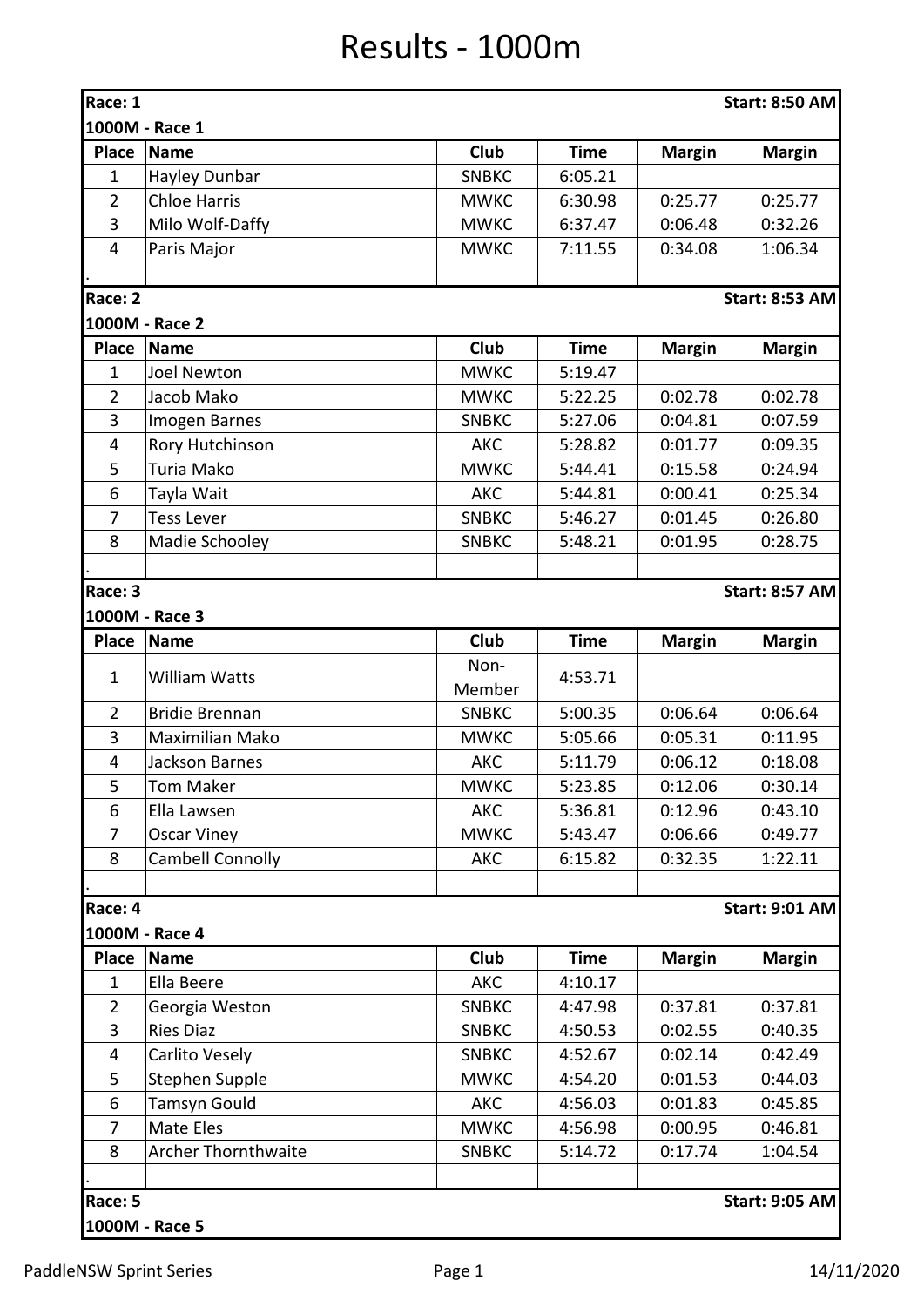## Results - 1000m

| <b>Place</b>   | <b>Name</b>                     | Club         | <b>Time</b> | <b>Margin</b> | <b>Margin</b>         |
|----------------|---------------------------------|--------------|-------------|---------------|-----------------------|
| $\mathbf{1}$   | Clea Jordi                      | <b>SNBKC</b> | 4:30.48     |               |                       |
| $\overline{2}$ | Zoe Shirdon                     | <b>SNBKC</b> | 4:30.88     | 0:00.40       | 0:00.40               |
| 3              | <b>STEVEN KILDEA</b>            | Salty        | 4:39.18     | 0:08.29       | 0:08.70               |
|                |                                 | Paddlers     |             |               |                       |
| 4              | Amelia Thornthwaite             | <b>SNBKC</b> | 4:39.54     | 0:00.36       | 0:09.05               |
| 5              | Hanako Greuter                  | <b>SNBKC</b> | 4:52.39     | 0:12.86       | 0:21.91               |
| 6              | Evelyn Ritchie                  | <b>SNBKC</b> | 4:55.00     | 0:02.61       | 0:24.52               |
| 7              | Rosie Brennan                   | <b>SNBKC</b> | 4:55.66     | 0:00.66       | 0:25.18               |
| 8              | Olivia Lovell                   | <b>SNBKC</b> | 5:07.19     | 0:11.53       | 0:36.71               |
|                |                                 |              |             |               |                       |
| Race: 6        |                                 |              |             |               | <b>Start: 9:08 AM</b> |
|                | 1000M - Race 6                  |              |             |               |                       |
| <b>Place</b>   | <b>Name</b>                     | <b>Club</b>  | <b>Time</b> | <b>Margin</b> | <b>Margin</b>         |
| $\mathbf{1}$   | Michael Dunbar                  | <b>SNBKC</b> | 4:15.92     |               |                       |
|                |                                 |              |             |               |                       |
| $\overline{2}$ | <b>Charles Heaton-Armstrong</b> | Salty        | 4:20.22     | 0:04.30       | 0:04.30               |
|                |                                 | Paddlers     |             |               |                       |
| 3              | William Bryant                  | Salty        | 4:32.96     | 0:12.74       | 0:17.04               |
|                |                                 | Paddlers     |             |               |                       |
| 4              | Daniel Rupenovic                | <b>SNBKC</b> | 4:34.07     | 0:01.11       | 0:18.15               |
| 5              | <b>Riley Clarke</b>             | Salty        | 4:35.38     | 0:01.31       | 0:19.46               |
|                |                                 | Paddlers     |             |               |                       |
| 6              | Isabelle Rupenovic              | <b>SNBKC</b> | 4:48.43     | 0:13.05       | 0:32.51               |
|                |                                 | Salty        |             |               |                       |
| 7              | Lily Fitzgerald                 | Paddlers     | 4:49.92     | 0:01.49       | 0:34.00               |
|                |                                 |              |             |               |                       |
| Race: 7        |                                 |              |             |               | <b>Start: 9:12 AM</b> |
|                | 1000M - Race 7                  |              |             |               |                       |
| <b>Place</b>   | <b>Name</b>                     | Club         | <b>Time</b> | <b>Margin</b> | <b>Margin</b>         |
| 1              | Dylan Littlehales               | AKC          | 4:22.92     |               |                       |
| $\overline{2}$ | Jacob Wilson                    | <b>SNBKC</b> | 4:23.48     | 0:00.56       | 0:00.56               |
| 3              | Natalia Drobot                  | AKC          | 4:25.34     | 0:01.86       | 0:02.42               |
| $\overline{4}$ | Alexander Raikuna               | <b>SNBKC</b> | 4:25.71     | 0:00.38       | 0:02.80               |
|                | Sascha Taurins                  | <b>SNBKC</b> |             |               |                       |
| 5              |                                 |              | 4:26.11     | 0:00.39       | 0:03.19               |
| 6              | Sean Ryce                       | <b>SNBKC</b> | 4:28.35     | 0:02.25       | 0:05.43               |
| $\overline{7}$ | Daniel Sharkey                  | <b>SNBKC</b> | 4:34.41     | 0:06.06       | 0:11.49               |
| 8              | Jack Vaughan                    | <b>AKC</b>   | 4:47.66     | 0:13.25       | 0:24.75               |
|                |                                 |              |             |               |                       |
| Race: 8        |                                 |              |             |               | <b>Start: 9:15 AM</b> |
|                | 1000M - Race 8                  |              |             |               |                       |
| <b>Place</b>   | <b>Name</b>                     | <b>Club</b>  | <b>Time</b> | <b>Margin</b> | <b>Margin</b>         |
| $\mathbf{1}$   | <b>Ethan Neville</b>            | Salty        |             |               |                       |
|                |                                 | Paddlers     | 4:03.54     |               |                       |
| $\overline{2}$ | <b>Toby Schooley</b>            | <b>SNBKC</b> | 4:04.39     | 0:00.86       | 0:00.86               |
| 3              | <b>Harrison Taurins</b>         | <b>SNBKC</b> | 4:05.09     | 0:00.69       | 0:01.55               |
| 4              | Lucas Raikuna                   | <b>SNBKC</b> | 4:07.47     | 0:02.39       | 0:03.93               |
| 5              | Guy robinson                    | <b>SNBKC</b> | 4:17.35     | 0:09.88       | 0:13.81               |